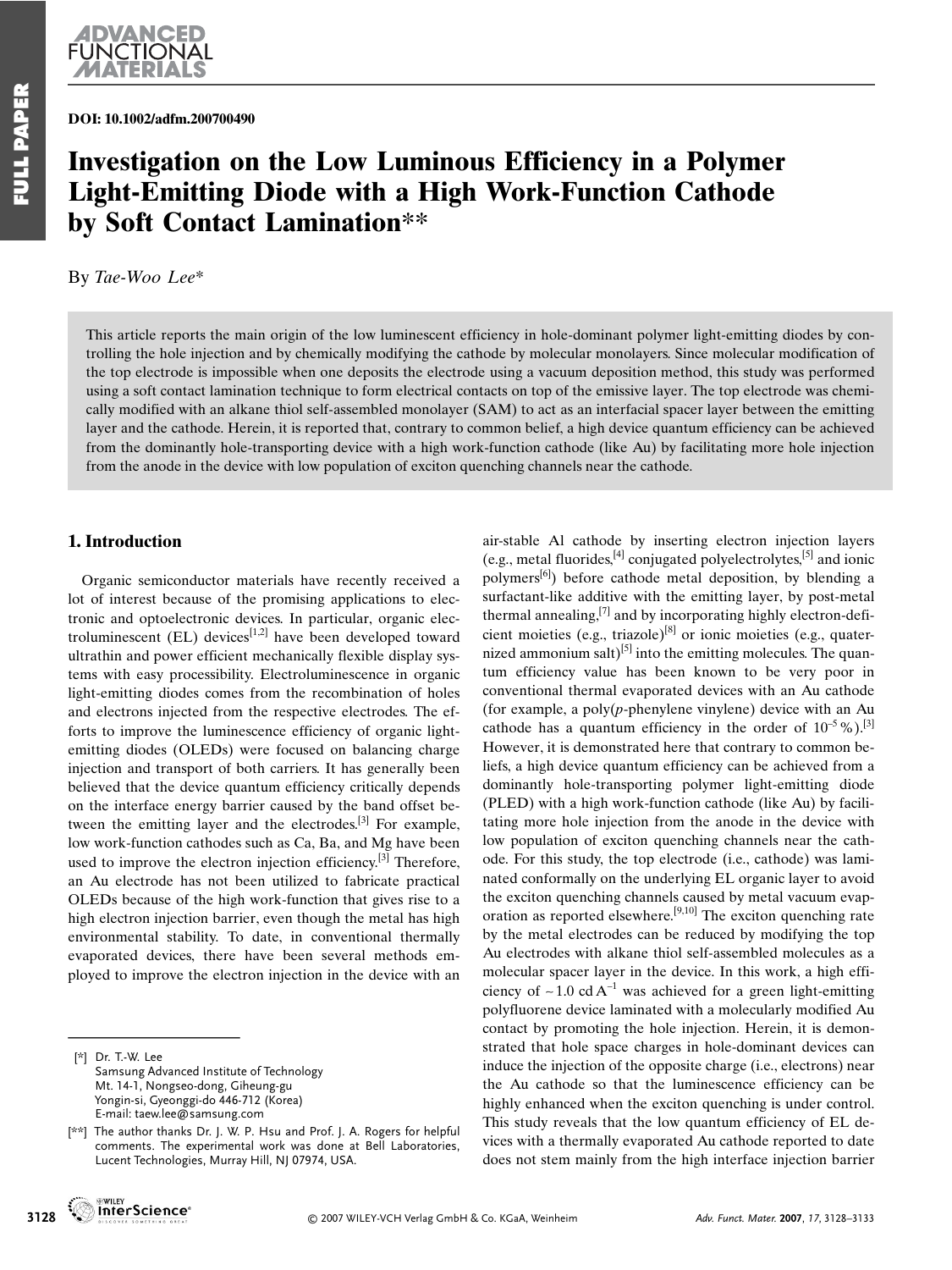but from the quenching of the excitons mostly located close to the Au cathode. Herein the main origin of the low luminescent efficiency in this hole-dominant device is systematically investigated by controlling the hole injection and by chemically modifying the cathode by molecular monolayers. Since molecular modification of the top electrode is impossible when one deposits the electrode using a vacuum deposition method, this study was performed by using a soft contact lamination (ScL) technique<sup>[9]</sup> to form electrical contacts on top of the emissive layer. The top electrode was chemically modified with SAMs before lamination, which acted as an interfacial spacer layer between the emitting layer and the cathode.

OLEDs are usually fabricated in a standard way by sequentially depositing active layers and electrodes onto a substrate. The evaporation of metals onto organics leads to in-diffusion of the metal, changes in the morphology of the organic and, in some cases, disruption of chemical bonds,<sup> $[11,12]$ </sup> which leads to the generation of luminescence quenching centers in  $OLEDs$ <sup>[11–13]</sup> It is important to remove the quenching centers generated by vacuum deposition of the cathode in the case that most of the excitons are generated close to the metal cathode. To avoid the adverse effects by conventional metal deposition, OLEDs have been built based on a soft conformable physical lamination of thin metal electrodes supported by an elastomeric poly(dimethylsiloxane) (PDMS) substrate against an EL organic thin film (i.e., ScL).<sup>[9,14]</sup> Since ScL minimizes any chemical, physical, or morphological changes to the organic, it is suitable and useful for this study to investigate the effect of the non-radiative luminescence decay channels generated by metal evaporation. Even in the ScL devices, there is still a non-radiative energy transfer process of excitons adjacent to the bare metal electrode.[15] Therefore, molecular modification on the electrode was performed by treating the Au surface with alkane thiol molecule solutions in ethanol to form SAMs.

## **2. Results and Discussion**

Figure 1a schematically illustrates how the OLED is fabricated by laminating the top Au electrode supported by a conformable transparent elastomeric substrate, PDMS, onto an EL organic (a green light-emitting polyfluorene derivative) $[16]$ supported by an indium tin oxide (ITO)/glass substrate or by poly(3,4-ethylenedioxythiophene):poly(styrene sulfonate) (PEDOT-PSS)/ITO/glass substrate. The PEDOT-PSS layer was employed to promote the hole injection from ITO to the emitting layer. Au-coated PDMS was prepared according to the procedure in the literature.<sup>[9]</sup> The Au surface can be modified with thiol molecules in ethanol which easily react with metals such as Cu, Ag, and Au etc. In this study, hexadecanethiol  $(CH<sub>3</sub>(CH<sub>2</sub>)<sub>15</sub>SH$ : hereafter C16) was utilized. The thickness of C16 SAMs in the literature is 2.2 nm on Au.<sup>[17]</sup> When the bottom and top pieces are brought together, van der Waals interactions pull them into intimate contact on a molecular scale to complete the device. Figure 1b shows the energy band diagram of the fabricated device. Judging from the energy band diagram, the electron injection should be very poor because of a



**Figure 1.** The schematic illustration of organic light-emitting devices laminated soft-conformably with a molecularly modified Au electrode deposited on the PDMS.

**SAM** 

the large injection barrier (2.05 eV). Without the PEDOT-PSS layer, the hole injection barrier is as large as 0.75 eV. Therefore, the PEDOT-PSS layer was incorporated to improve the hole injection.

It has been widely understood that OLED devices with high work-function cathodes (e.g., Al: 3.7 eV, and Au: 5.0 eV) are dominantly hole-transporting because of the limited electron injection, which leads to low luminescence quantum yield.<sup>[3]</sup> Even if the hole injection is promoted by adding a hole-injection layer on top of the ITO, such as polyaniline doped with camphor sulfonic acid<sup>[18–20]</sup> or PEDOT-PSS,<sup>[21]</sup> the device quantum efficiency was very similar to the device without the holeinjection layer, as shown in the literature, and has been explained based on the unbalanced charge injection because of the poor electron injection.<sup>[19]</sup> The experiment in our lab also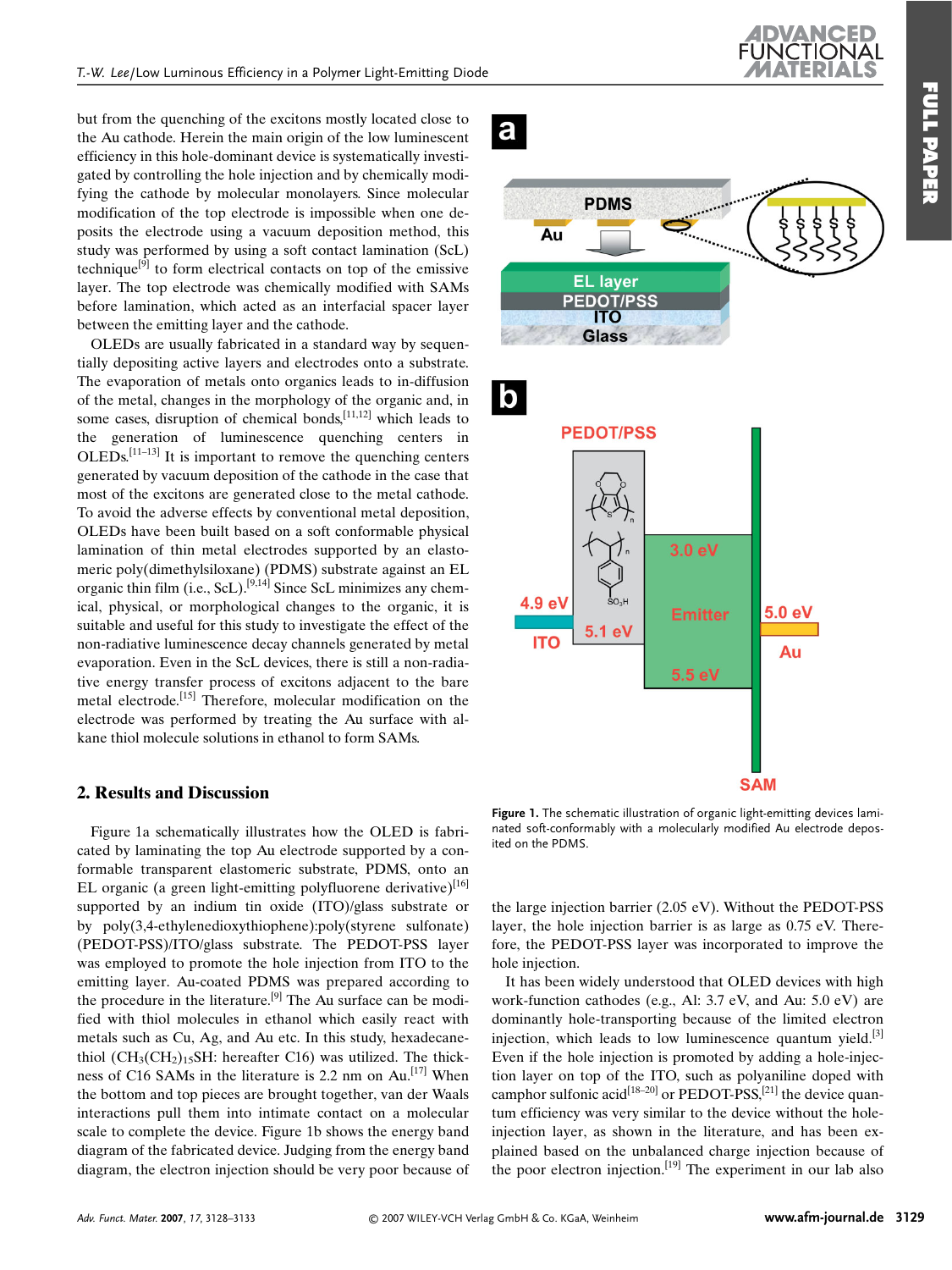

confirmed that there was no improvement in the device quantum efficiency by adding a PEDOT-PSS layer in the hole-dominant devices fabricated by conventional thermal evaporation of Au and Al. Figure 2 shows that the evaporated devices of ITO/PEDOT-PSS/polyfluorene/Au and ITO/PEDOT-PSS/



**Figure 2.** Log *L* vs. *I* characteristics of the thermally evaporated ITO/polyfluorene/Au (20 nm), ITO/PEDOT-PSS/polyfluorene/Au (20 nm), ITO/ polyfluorene/Al (60 nm), and ITO/PEDOT-PSS/polyfluorene/Al (60 nm) devices as well as ScL ITO/polyfluorene/Au (20 nm) and ITO/PEDOT-PSS/polyfluorene/Au.

polyfluorene/Al show very similar quantum efficiencies with the evaporated ITO/polyfluorene/Au and ITO/polyfluorene/Al, respectively. To date, it has been generally understood that the carrier injection and transport mostly determines the device quantum efficiency so that low work-function cathodes, such as Ca, Ba, and Mg, were essentially used for balanced carrier injection in the devices.[3] With this in mind, the results of the devices with evaporated cathodes in Figure 2 is generally understood based on the device energy band diagram because the minority carrier (i.e., electron) injection is still limited in the device despite the enhanced hole injection so that the hole-electron recombination rate is still low.[3] However, in this work, it was found that the light output and the quantum efficiency even in hole-dominant devices can be hugely improved by adding a hole injection layer (PEDOT-PSS) in ScL devices, unlike the hole-dominant devices formed by conventional metal evaporation. As Figure 2 shows, the luminescence efficiency of the ScL device with PEDOT-PSS is highly improved compared with that without PEDOT-PSS even if the cathode is Au so that the electron injection should be still limited.

Figure 3 shows the current–voltage–luminescence (*I–V–L*) characteristics of conformally laminated polymer EL devices made of a green light-emitting polyfluorene derivative<sup>[22]</sup> in an ITO positive direction. The Au surface of the top piece was treated with C16 solution and then the excess thiol molecules were washed away with ethanol. A 100 nm thick layer was prepared by spincasting the EL polymer solution on top of the ITO/glass and PEDOT-PSS/ITO/glass. Figure 3a shows that the devices using a hole injection layer of PEDOT-PSS have remarkably enhanced current densities by at least two orders of magnitude, which is independent of the existence of thiol SAM molecules on the Au cathode. It was reported previously that the workfunction of Au surfaces modified with alkane thiols was independent of chain length for molecules longer than octanethiol.[23] Hence, the effect of the alkane thiol chain length on the work-function is not likely to be the dominant factor and will not be considered in the discussions below. A thin hole-blocking and electron-injecting layer would result in increased current and luminescence, as was observed using ionic insulating polymers<sup>[6]</sup> or insulating Al<sub>2</sub>O<sub>3</sub>.<sup>[24]</sup> However, the *I–V* characteristics above light onset voltages with the SAM are almost the same as those without the SAM as shown in Figure 3a. The decay constant of the devices without the PEDOT-PSS layer was approximately 0.37 per  $\text{CH}_2$ ,  $^{[10]}$  which is consistent with reported values for tunnelling through alkane thiol molecules at high biases.<sup>[25]</sup> The SAM acts as a thin insulating layer that electrons



**Figure 3.** *I* (current)–*V* (voltage)–*L* (Luminescence) characteristics of polymer EL devices made of a polyfluorene derivative that are ScL with bare Au and C16-modified Au supported by PDMS. The EL layer was deposited on the PEDOT-PSS layer or directly on the ITO substrate. a) Log *I* vs. *V*, b) Log *L* vs. *V*, c) *L* vs. *V* (for turn-on voltage comparison), and d) Log QE vs *I* characteristics of ITO/PEDOT-PSS/polyfluorene/Au, ITO/PEDOT-PSS/polyfluorene/C16/Au, and ITO/polyfluorene/Au devices made by soft contact lamination.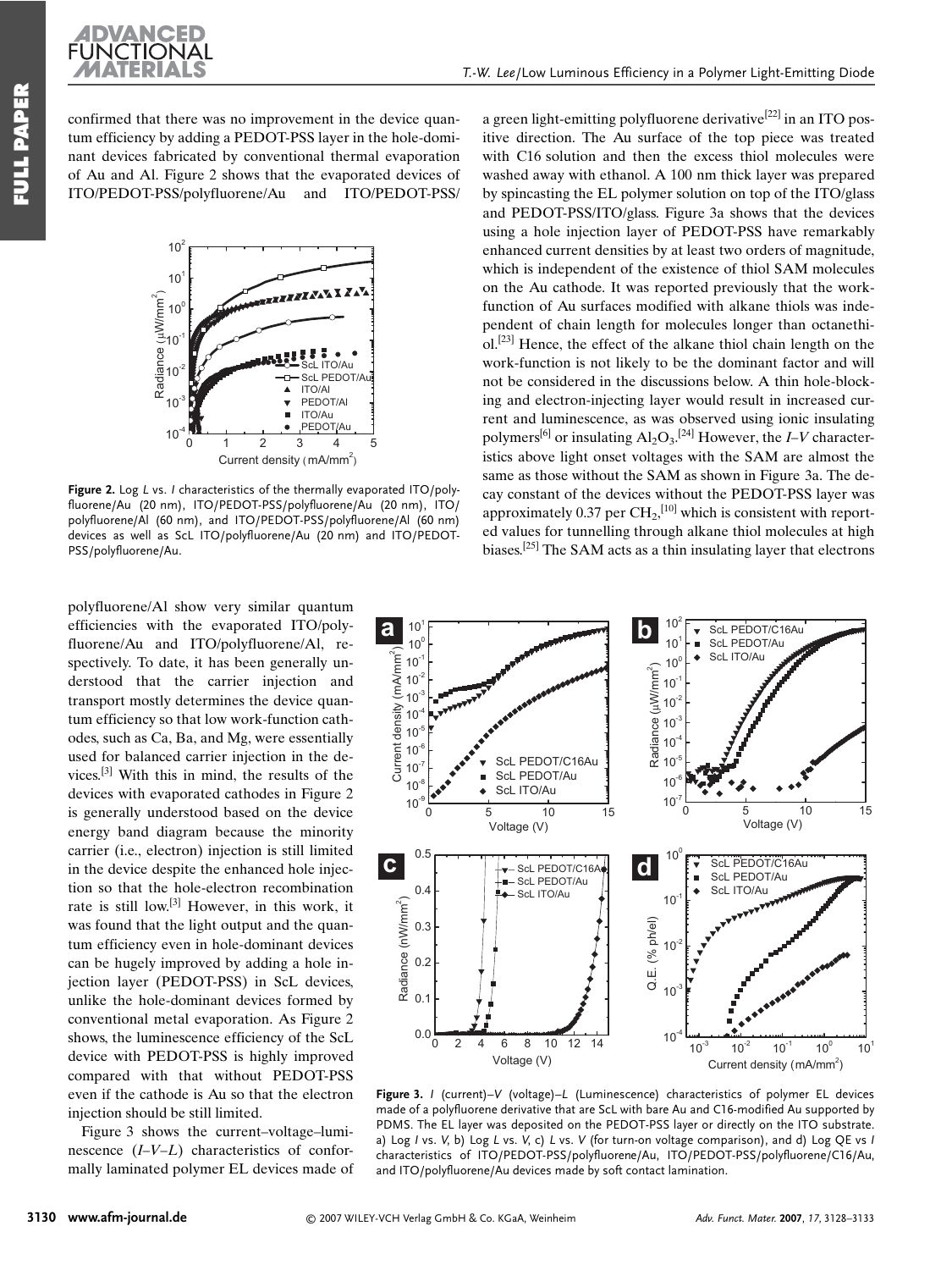and holes can tunnel through. It was also observed that the *I–V* characteristics of the devices with a PEDOT–PSS layer above the light onset voltage are independent of the chain lengths of the SAM (e.g.,  $CH_3(CH_2)_n$ SH:  $n=7$ , 11, and 15). This implies that the tunnelling efficiency through the SAM has a minor impact on the overall current of the devices with the PEDOT-PSS layer unlike the devices without the PEDOT-PSS layer.

Furthermore, Figure 3b shows that the devices with a PEDOT-PSS layer has a hugely enhanced luminance by about six orders of magnitude at 10 V. Since this remarkable result in a dominantly hole-transporting device was obtained by improving the hole injection capability instead of tuning the electron injection contact by lowering the cathode work-function<sup>[3]</sup> or incorporating an electron injection layer, $[4,6,24]$  it strongly indicates that hole space charges accumulated within the emitting layer near the cathode can induce the injection of opposite charges (i.e., electrons) from the cathode even if the devices have a high electron injection barrier.<sup>[26,27]</sup> A previous report suggests that the holes can be promoted by accumulated electrons near the anode in electron-majority polyfluorene devices.[28] When the PEDOT-PSS (ionization potential: ∼ 5.1 eV) was inserted as a hole injection layer on top of ITO (work-function ∼ 4.9 eV), the hole injection barrier becomes as low as ∼ 0.4 eV for the polyfluorene emitting layer (the highest occupied molecular orbital: ∼ 5.5 eV, the lowest unoccupied molecular orbital: ∼ 3.0 eV), while the electron injection barrier is still very high, as much as ∼ 2.0 eV. The green polymer has a much lower hole mobility compared with electron mobil $ity^{[29]}$  so that even if holes are efficiently injected, hole space charges can be dominated as depicted in Figure 4. Since the accumulated hole space charges near the cathode can shift the vacuum level to reduce the energy barrier for electron injection, enhance the band-bending near the contact (see Figure 4), and enhance the built-in field, the effective energy barrier for the injection of electrons from the cathode is lowered and thus the electron injection is promoted. The large bandbending near the contact by accumulated space charges reduces the electron tunnelling width, which can also facilitate electron injection into the emitting polymer. As a result, the hugely improved light output implies that the electrons recombine with holes efficiently near the cathode without allowing the excitons to undergo non-radiative channels. However, this phenomenon in conventional evaporated devices has not been found. The reason is that even if the electrons are enhanced by accumulated holes, most of the excitons generated close to the cathode are quenched by the cathode as Figure 4a illustrates.[30]

The laminated device with the additional PEDOT-PSS layer also shows a much lower turn-on voltage (4.0 V) than the value (9.4 V) of the device without a PEDOT-PSS layer (Figure 3c). Again, among the devices with a PEDOT-PSS layer, the devices with an SAM on top of the Au have the lowest turn-on voltage (3.2 V) (Figure 2b and 2c). However, the *I–V* characteristics above the turn-on voltage were nearly same for all the ScL devices irrespective of the existence of an SAM as Figure 3a shows. This indicates that the SAM rarely affects the charge injection and transport in the devices but instead plays



**Figure 4.** Schematic illustrations of exciton generation and decay close to the cathode in a) the Au-evaporated devices, b) Au-laminated devices, and c) molecularly modified-Au laminated device. In all the devices, most of the excitons are generated next to the cathode as electrons are injected from the Au cathode assisted by accumulated internal hole space charges. When an additional layer was used to promote hole injection such as PEDOT-PSS, hugely improved current density was observed. a) In the evaporated device, most of the excitons decay non-radiatively by quenching channels inside the emitting layer produced during the metal evaporation. Therefore, the luminescence yield can be very poor. b) In the ScL devices, some portion of the generated excitons (i.e., the excitons very close to the cathode) can decay non-radiatively by energy transfer from the exciton to the metal. Significantly fewer excitons go through the non-radiative process than those in the evaporated devices. c) In the ScL device with SAM-modified Au cathodes, the SAM layer acts as a molecular spacer to reduce exciton diffusion and non-radiative energy transfer to the Au cathode.

an important role as a spacer to prevent a luminescence quenching by non-radiative energy transfer and diffusion of excitons to the Au cathode in the device.[30,31] Since the recombination zone is located close to the Au cathode at low operating voltage, with the SAM more excitons can decay radiatively, and thus the luminescence is observed even at a lower voltage (3.2 V), at which luminescence without the SAM was not ob-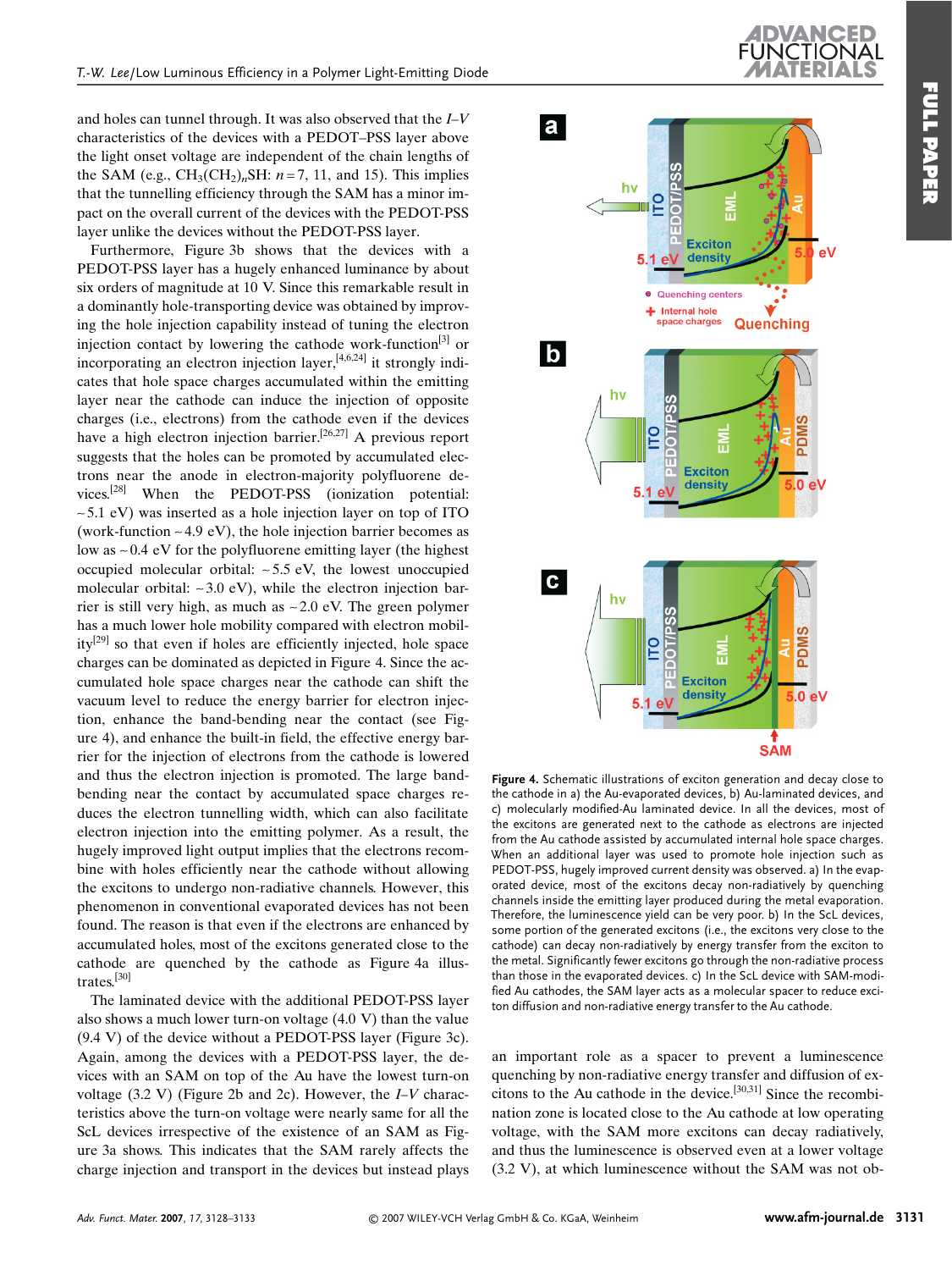

served. Therefore, the reduced quenching effect at the low voltages leads to a lower light-emission onset voltage. But at high voltages above 12 V, all the laminated devices show almost the same level of optical output and device efficiency irrespective of the existence of the SAM as Figure 3b and 3d show, which can be ascribed to the shift of the recombination zone away from the Au cathode as the electric field increases.<sup>[32]</sup> The strong dependence of the device quantum efficiency on the electric field as shown in Figure 3d (i.e., C16 device vs. bare Au device: ∼ 34 times at 0.01 mA mm–2, ∼ 10 times at 0.1 mA mm<sup>-2</sup>, and ~3.4 times at 1 mA mm<sup>-2</sup>) implies that the exciton quenching takes place dominantly at the metal–organic interface. The maximum efficiency of the laminated device with an SAM-modified Au electrode showed as good as 0.32% photons/electron (ph/el) (~1.0 cd A<sup>-1</sup>), which is three orders of magnitude higher than the thermally evaporated ITO/PEDOT-PSS/polyfluorene/Au device  $(5 \times 10^{-4}\% \text{ ph/el})$ . Furthermore, such a high value has not usually been observed from devices that use a high work-function cathode of Au to date, even without modifying the emitting layer chemically and without adding an electron injection layer. The remarkable difference in the output luminescence and the efficiency between the evaporated devices and the laminated devices is amplified by the fact that the exciton densities in the hole-dominant devices are mostly populated next to the cathode where most of quenching channels exist. In the laminated devices, the exciton quenching by exciton diffusion toward Au and non-radiative dipole coupling with bare Au still occurs. Therefore, the SAM layer can further reduce the exciton quenching as Figure 3d shows. **32** www.afm-yinding the state of the state of the state of the state of the state of the state of the state of the state of the state of the state of the state of the state of the state of the state of the state of the st

Figure 4 summarizes the exciton quenching phenomena dependent on the method to form the top electrode in the device. The major non-radiative recombination pathways for excitons includes scattering by the quenching centers in the polymer created by metal evaporation, exciton diffusion toward the metal, and non-radiative long-range dipole–dipole coupling with metal.<sup>[31,33]</sup> This work demonstrates that even if the excitons in the ITO/PEDOT/polyfluorene/Au device formed by a conventional evaporation method are generated much nearer the cathode by assistance of accumulated holes compared with conventional ITO/polyfluorene/Au device, the increased exciton population can not be observed by electroluminescence because most of the excitons are quenched as a result of the quenching channels generated by metal evaporation (Figure 4a). Since ScL devices (Figure 4b) based on bare Au/ PDMS do not have the same exciton quenching channels that are generated by metal evaporation, the luminescence efficiency is hugely improved, as shown in Figure 3d. In this case, the electron injection from the cathode can be facilitated mainly by lowering the effective energy barrier by internal hole space charges in the device, and the recombination takes place close to the metal–organic interface. When the electric field is low, the exciton quenching can take place by non-radiative energy transfer through dipole coupling to the cathode. However, when the electric field is high enough to shift the recombination zone far from the Au, most of the generated excitons will decay radiatively. The exciton quenching by dipole–dipole coupling with Au can be reduced by adding a molecular spacer layer (i.e., C16 SAM). The dominantly hole-transporting device has a much lower population of exciton quenching channels near the cathode because of the formation of an interfacial spacer layer using SAM-modified Au/PDMS (Figure 4c). The turn-on voltage is further lowered and the device quantum efficiency can be greatly enhanced by 340 times at 4.5  $\mu$ A mm<sup>-2</sup> which is the light onset point of the ScL device without the C16 SAM layer. The effect of SAM layers on the turn-on voltage and the quantum efficiency are much more obvious when the driving voltage is low and thus most of excitons are located close to the cathode.

## **3. Conclusion**

In conclusion, this study suggests that when non-radiative energy transfer and diffusion of excitons to metal is mostly prohibited under control, highly efficient PLED devices can be realized even with an air-stable high work-function cathode by improving the hole injection rather than by engineering the cathode contact (e.g., by using a low work-function metal or an additional electron injection layer). The electron injection even in hole-dominant devices can be assisted by hole space charges near the cathode. Therefore, the low efficiency of the holedominant polyfluorene devices mainly comes from the quenching of excitons close to the cathode rather than the poor electron injection owing to the high electron injection barrier as previously thought. This study will give an important insight for the fabrication of roll-to-roll laminated flexible OLED displays with good performance, which currently require an environmentally stable cathode.

## **4. Experimental**

OLEDs were fabricated by laminating the top Au electrode supported by a conformable transparent elastomeric substrate, PDMS (Sylgard 184, Dow Corning Inc.), onto the EL organic (a green light-emitting polyfluorene derivative, Dow Green B) supported by an ITO/glass substrate or by a PEDOT-PSS/ITO/glass substrate. The PDMS precursor was cast and cured (60 $^{\circ}$ C for 3 h) against the flat surface of a silicon wafer. Exposing the PDMS to an oxygen plasma (∼2 s, 30 sccm, 30 mT, 100 V; Plasma-Therm reactive ion etcher) followed by electron beam evaporation (evaporator: Temescal BJD 1800) at ~5 × 10<sup>-7</sup> torr of  $~\sim$  1 nm Ti (adhesion promoter; 0.3 nm s<sup>-1</sup>) and 20–60 nm Au (1 nm s<sup>-1</sup>) generates thin electrically continuous metal films that are strongly bonded to the PDMS. The Au surface was modified with hexadecane thiol (CH<sub>3</sub>(CH<sub>2</sub>)<sub>15</sub>SH). A  $2 \times 10^{-3}$  M alkane thiol ethanol solution was put on the Au electrode supported by PDMS and then left for 15 min, followed by blow-drying with  $N_2$  and rinsing with ethanol.

The ITO was cleaned with detergent, acetone, and isopropyl alcohol in sequence, and then  $O_2$  plasma treatment was performed for 5 min. The PEDOT-PSS (Baytron P, H. C. Starck, GmbH) layer was spincast to be 35 nm and baked at 110 °C in a vacuum oven for 50 min. Spin casting formed a 100 nm uniform film of the electroluminescent material on the ITO (~15 Ω  $\square$ <sup>-1</sup>)/glass substrate or PEDOT-PSS/ITO/glass substrate. When the bottom (ITO/emitting layer) and top pieces (Au/ PDMS) were brought together, van der Waals forces pulled the electrodes into intimate contact with the EL layer at room temperature, without application of external pressure. Typically, this contact initiates on one side of the structure, a wetting front then progresses naturally